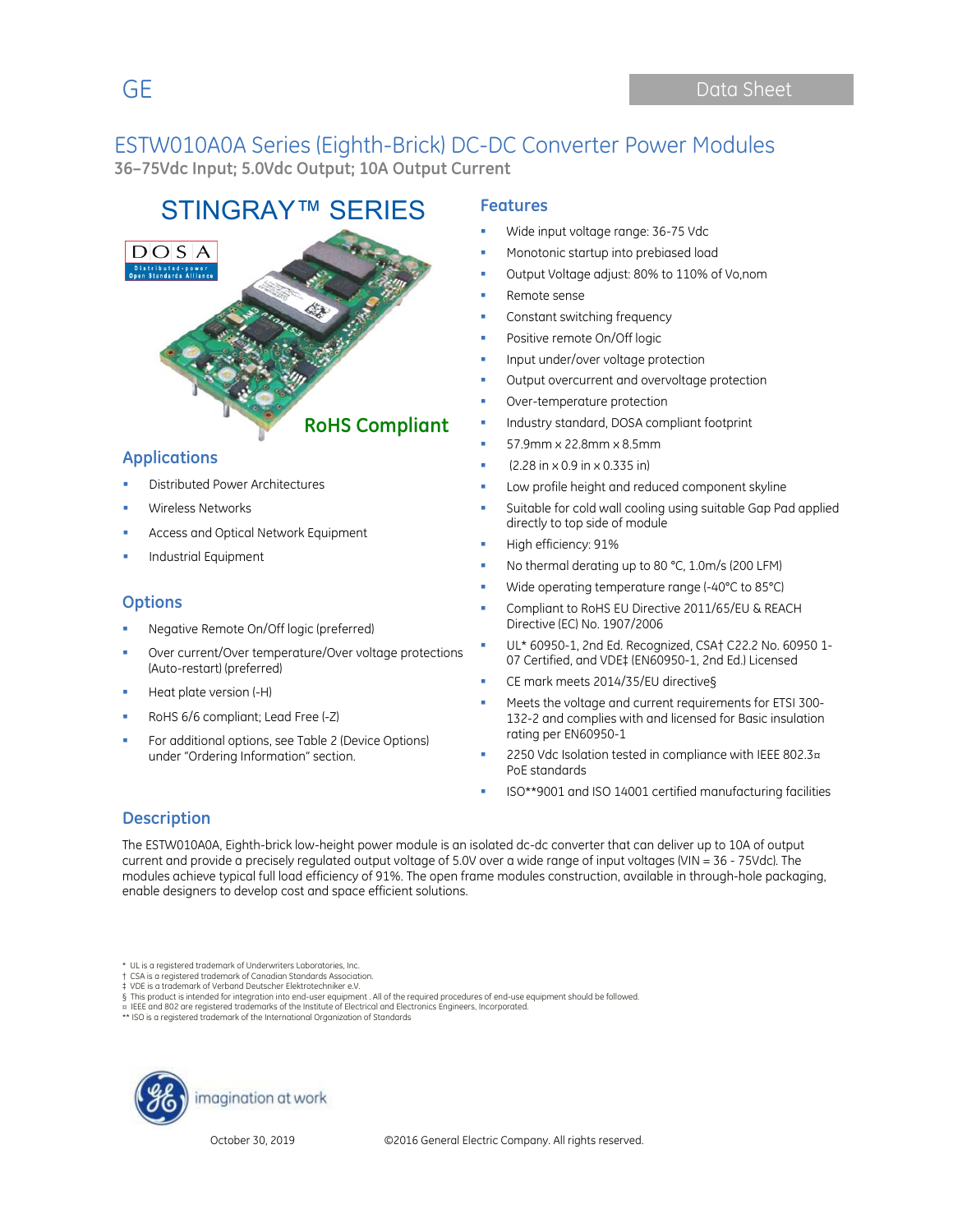**36–75Vdc Input; 5.0Vdc Output; 10A Output Current**

#### **Absolute Maximum Ratings**

Stresses in excess of the absolute maximum ratings can cause permanent damage to the device. These are absolute stress ratings only, functional operation of the device is not implied at these or any other conditions in excess of those given in the operations sections of the data sheet. Exposure to absolute maximum ratings for extended periods can adversely affect the device reliability.

| <b>Parameter</b>                                   | <b>Device</b> | Symbol                      | <b>Min</b> | <b>Max</b> | Unit     |
|----------------------------------------------------|---------------|-----------------------------|------------|------------|----------|
| Input Voltage                                      |               |                             |            |            |          |
| Continuous                                         | All           | <b>V<sub>IN</sub></b>       | $-0.3$     | 80         | $V_{dc}$ |
| Transient, operational (≤100 ms)                   | All           | V <sub>IN.trans</sub>       | $-0.3$     | 100        | $V_{dc}$ |
| <b>Operating Ambient Temperature</b>               | All           | TA                          | $-40$      | 85         | °C       |
| (see Thermal Considerations section)               |               |                             |            |            |          |
| Storage Temperature                                | All           | $\mathsf{T}_{\mathsf{stg}}$ | $-55$      | 125        | °C       |
| I/O Isolation voltage (100% factory Hi-Pot tested) | All           |                             |            | 2250       | $V_{dc}$ |

#### **Electrical Specifications**

Unless otherwise indicated, specifications apply over all operating input voltage, resistive load, and temperature conditions.

| <b>Parameter</b>                                                                                                                                                      | <b>Device</b> | Symbol                    | Min | <b>Typ</b> | <b>Max</b> | Unit     |
|-----------------------------------------------------------------------------------------------------------------------------------------------------------------------|---------------|---------------------------|-----|------------|------------|----------|
| <b>Operating Input Voltage</b>                                                                                                                                        | All           | <b>V<sub>IN</sub></b>     | 36  | 48         | 75         | $V_{dc}$ |
| Maximum Input Current                                                                                                                                                 | All           |                           |     |            | 2.0        | $A_{dc}$ |
| $(V_{IN} = V_{IN, min}$ to $V_{IN, max}$ , $I_0 = I_{O, max}$ )                                                                                                       |               | $I_{IN,max}$              |     |            |            |          |
| Input No Load Current                                                                                                                                                 | All           |                           |     | 30         |            | mA       |
| $(V_{IN} = 48V, IO = 0$ , module enabled)                                                                                                                             |               | IN, No load               |     |            |            |          |
| Input Stand-by Current                                                                                                                                                | All           | I <sub>IN, stand-by</sub> |     | 5          | 8          | mA       |
| $(V_{IN} = 48V$ , module disabled)                                                                                                                                    |               |                           |     |            |            |          |
| Inrush Transient                                                                                                                                                      |               | 1 <sup>2</sup> t          |     |            | 0.5        | $A^2$ s  |
| Input Reflected Ripple Current, peak-to-peak<br>(5Hz to 20MHz, 1µH source impedance; $V_{IN. min}$ to $V_{IN. max.}$<br>$IO= IOmax$ ; See Test configuration section) |               |                           |     | 30         |            | $mA0-p$  |
| Input Ripple Rejection (120Hz)                                                                                                                                        | All           |                           |     | 50         |            | dB       |

#### **CAUTION: This power module is not internally fused. An input line fuse must always be used.**

This power module can be used in a wide variety of applications, ranging from simple standalone operation to an integrated part of sophisticated power architectures. To preserve maximum flexibility, internal fusing is not included, however, to achieve maximum safety and system protection, always use an input line fuse. The safety agencies require a fast-acting fuse with a maximum rating of 5 A (see Safety Considerations section). Based on the information provided in this data sheet on inrush energy and maximum dc input current, the same type of fuse with a lower rating can be used. Refer to the fuse manufacturer's data sheet for further information.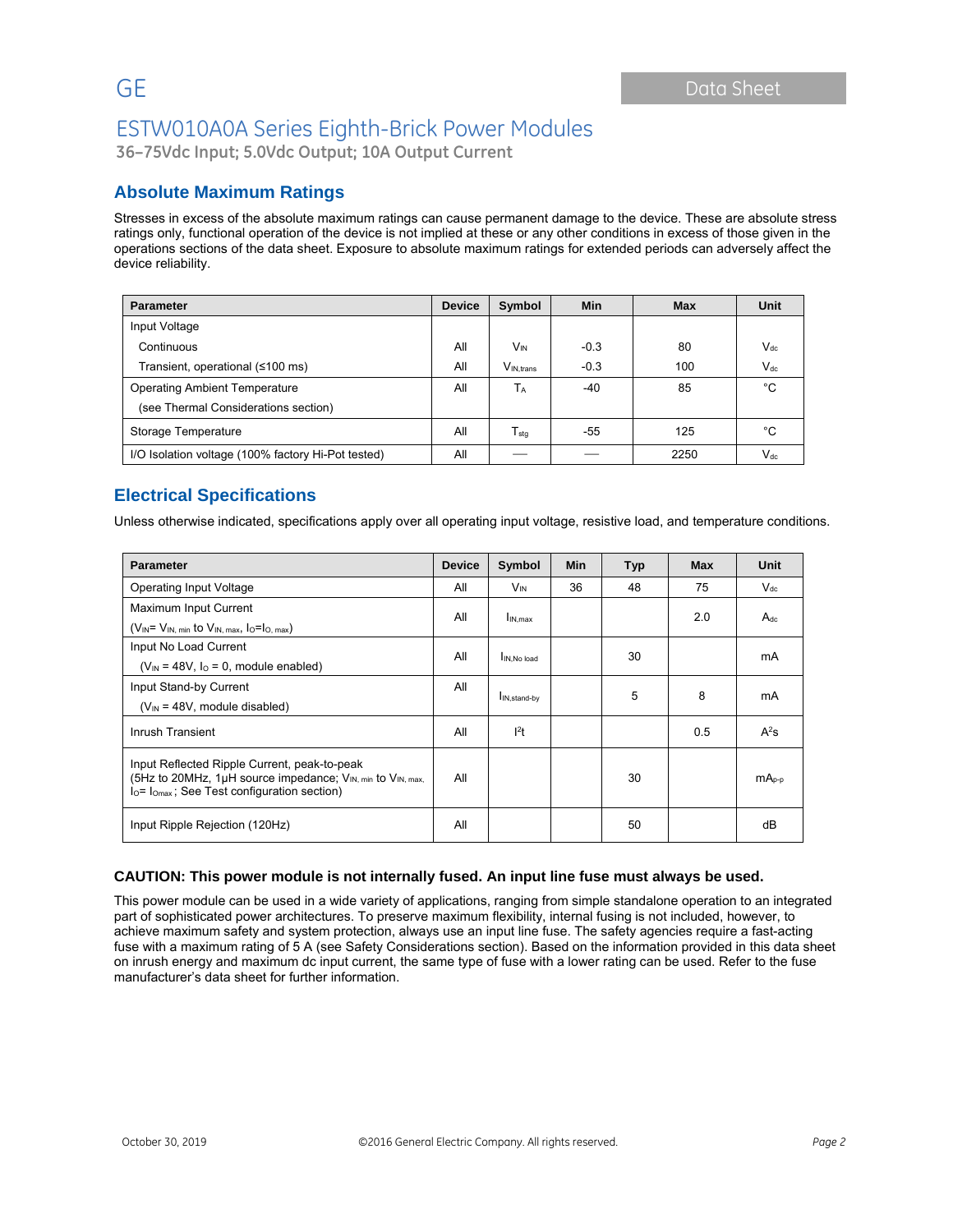**36–75Vdc Input; 5.0Vdc Output; 10A Output Current**

### **Electrical Specifications** (continued)

| <b>Parameter</b>                                                                                                                                                                                                         | <b>Device</b> | Symbol              | Min      | <b>Typ</b>               | <b>Max</b>           | <b>Unit</b>                                              |
|--------------------------------------------------------------------------------------------------------------------------------------------------------------------------------------------------------------------------|---------------|---------------------|----------|--------------------------|----------------------|----------------------------------------------------------|
| Nominal Output Voltage Set-point                                                                                                                                                                                         |               |                     |          |                          |                      |                                                          |
| $V_{IN}$ = 48V I <sub>O</sub> =I <sub>O, max</sub> , T <sub>A</sub> =25°C)                                                                                                                                               | All           | $V_{O.}$ set        | 4.925    | 5.0                      | 5.075                | $V_{dc}$                                                 |
| Output Voltage<br>(Over all operating input voltage, resistive load, and<br>temperature conditions until end of life)                                                                                                    | All           | $V_{\Omega}$        | 4.90     |                          | 5.10                 | $V_{\text{dc}}$                                          |
| <b>Output Regulation</b><br>Line $(V_{IN} = V_{IN, min}$ to $V_{IN, max}$ )<br>Load $(I_0 = I_0$ min to $I_0$ max)<br>Temperature (Tref=T <sub>A, min</sub> to T <sub>A, max</sub> )                                     |               |                     |          |                          | ±0.2<br>±0.2<br>±1.0 | $%$ $V_{O.}$ set<br>$%$ $V_{O.}$ set<br>$%$ $V_{O.}$ set |
| Output Ripple and Noise<br>(Co=1uF, ceramic+10uF, tantalum, V <sub>IN</sub> =V <sub>IN, min</sub> to V <sub>IN, max</sub> ,<br>$I_0 = I_{O, max}$ , $T_A = T_{A, min}$ to $T_{A, max}$ )<br>RMS (5Hz to 20MHz bandwidth) |               |                     |          | 25                       | 50                   | mV <sub>rms</sub>                                        |
| Peak-to-Peak (5Hz to 20MHz bandwidth)                                                                                                                                                                                    |               |                     |          | 75                       | 200                  | $mV_{pk-pk}$                                             |
| External Capacitance <sup>1</sup>                                                                                                                                                                                        |               | C <sub>0</sub>      | $\Omega$ |                          | 2,000                | μF                                                       |
| <b>Output Current</b>                                                                                                                                                                                                    |               | $\mathsf{I}_\circ$  | $\Omega$ | $\overline{\phantom{0}}$ | 10                   | $A_{dc}$                                                 |
| Output Current Limit Inception (Hiccup Mode)<br>$(V_0 = 90\% \text{ of } V_{0. \text{ set}})$                                                                                                                            | All           | $I_{O. lim}$        | 105      | 120                      | 130                  | $%$ $\alpha$                                             |
| <b>Output Short-Circuit Current</b><br>(V <sub>o</sub> ≤250mV) (Hiccup Mode)                                                                                                                                             |               | I <sub>O. S/c</sub> |          | 1.2                      |                      | A <sub>rms</sub>                                         |
| Efficiency<br>$V_{\text{IN}}$ =48V, T <sub>A</sub> =25°C, I <sub>O</sub> =I <sub>O, max</sub> , V <sub>O</sub> = V <sub>O,set</sub>                                                                                      |               | η                   |          | 91.0                     |                      | $\%$                                                     |
| Switching Frequency                                                                                                                                                                                                      |               | $f_{sw}$            |          | 350                      |                      | kHz                                                      |
| Dynamic Load Response<br>(Co=1uF, ceramic+10uF, tantalum, dlo/dt=0.1A/µs; V <sub>IN</sub><br>= 48V; $T_A = 25^{\circ}C$ )<br>Load Change from lo= 50% to 75% or 25% to 50% of<br>$I_{o,max}$                             |               |                     |          |                          |                      |                                                          |
| Peak Deviation                                                                                                                                                                                                           | All           | $V_{\text{pk}}$     |          | 250                      |                      | mV                                                       |
| Settling Time (Vo<10% peak deviation)                                                                                                                                                                                    | All           | $t_{s}$             |          | 200                      |                      | μS                                                       |

1. See Note 2 under Feature Specifications.

#### **Isolation Specifications**

| <b>Parameter</b>                                   |     | <b>Symbol</b>    | Min | <b>Typ</b>               | <b>Max</b>               | Unit     |
|----------------------------------------------------|-----|------------------|-----|--------------------------|--------------------------|----------|
| <b>Isolation Capacitance</b>                       | All | C <sub>iso</sub> |     | 1000                     | $\overline{\phantom{a}}$ | рF       |
| <b>Isolation Resistance</b>                        |     | $R_{\rm iso}$    | 10  | $\overline{\phantom{a}}$ | __                       | MΩ       |
| I/O Isolation Voltage (100% factory Hi-pot tested) |     | All              | __  |                          | 2250                     | $V_{dc}$ |

#### **General Specifications**

| <b>Parameter</b>                                                                                                                                                               | <b>Device</b> | Symbo       | Min  | <b>Typ</b>   | <b>Max</b>    | Unit       |
|--------------------------------------------------------------------------------------------------------------------------------------------------------------------------------|---------------|-------------|------|--------------|---------------|------------|
| Calculated Reliability based upon Telcordia SR-332<br>Issue 2: Method I Case 3 ( $I_0$ =80% $I_0$ <sub>max</sub> , T <sub>A</sub> =40°C,<br>airflow = 200 lfm, 90% confidence) |               | <b>FIT</b>  | 2421 |              | $10^9$ /Hours |            |
|                                                                                                                                                                                |               | <b>MTBF</b> |      | 4,130,475    |               |            |
| Weight (Open Frame)                                                                                                                                                            | All           |             |      | 17<br>(0.60) |               | (oz.)      |
| Weight (with Heatplate)                                                                                                                                                        | All           |             |      | 30<br>(1.06) |               | g<br>(oz.) |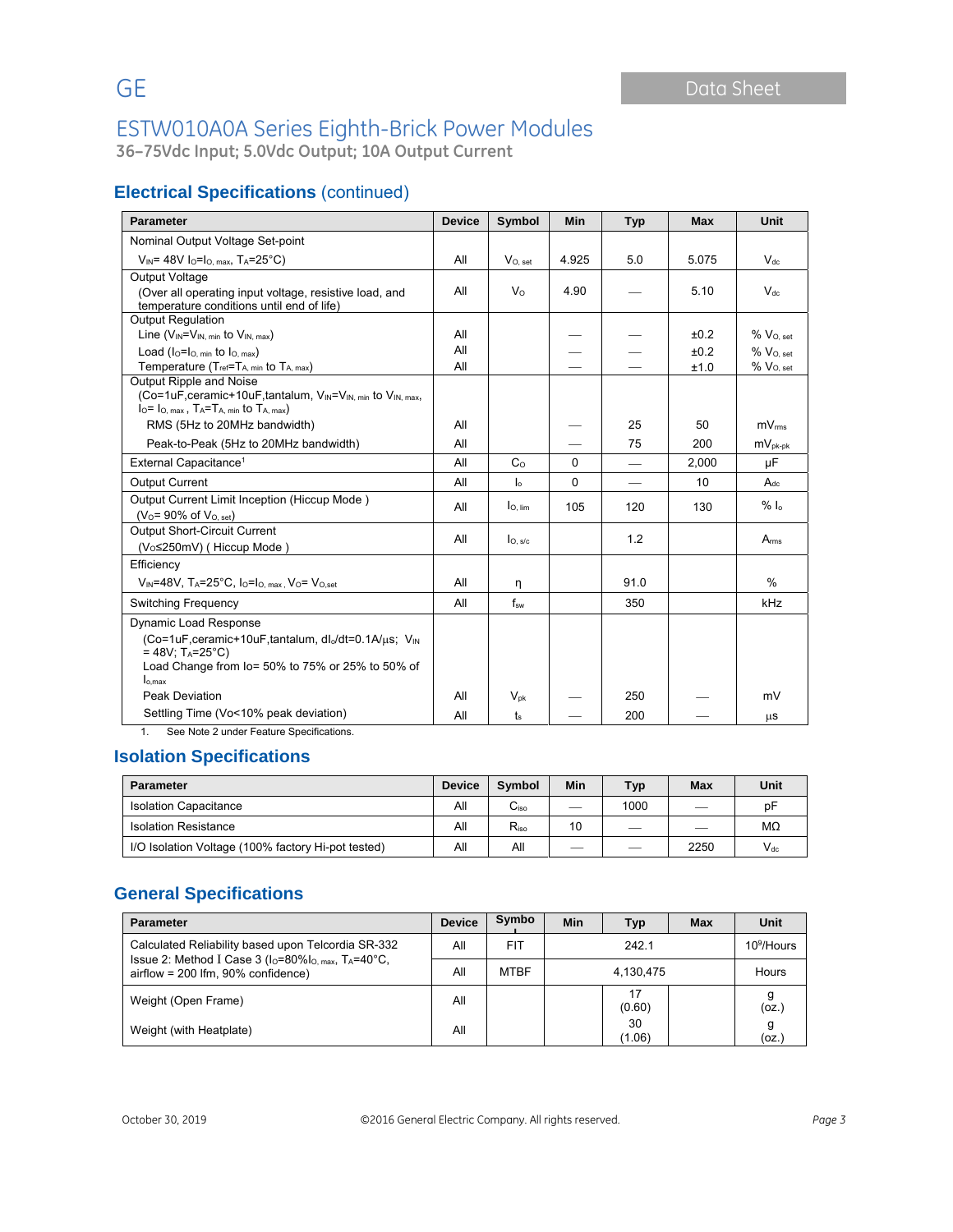**36–75Vdc Input; 5.0Vdc Output; 10A Output Current**

### **Feature Specifications**

Unless otherwise indicated, specifications apply over all operating input voltage, resistive load, and temperature conditions. See Feature Descriptions for additional information.

| <b>Parameter</b>                                                                                                                                                                                                    | <b>Device</b> | Symbol             | Min                      | Typ            | <b>Max</b> | Unit             |
|---------------------------------------------------------------------------------------------------------------------------------------------------------------------------------------------------------------------|---------------|--------------------|--------------------------|----------------|------------|------------------|
| Remote On/Off Signal Interface                                                                                                                                                                                      |               |                    |                          |                |            |                  |
| (V <sub>IN</sub> =V <sub>IN, min</sub> to V <sub>IN, max</sub> ; open collector or equivalent,                                                                                                                      |               |                    |                          |                |            |                  |
| Signal referenced to V <sub>IN</sub> terminal)                                                                                                                                                                      |               |                    |                          |                |            |                  |
| Negative Logic: device code suffix "1"                                                                                                                                                                              |               |                    |                          |                |            |                  |
| Logic Low = module On, Logic High = module Off                                                                                                                                                                      |               |                    |                          |                |            |                  |
| Positive Logic: No device code suffix required                                                                                                                                                                      |               |                    |                          |                |            |                  |
| Logic Low = module Off, Logic High = module On                                                                                                                                                                      |               |                    |                          |                |            |                  |
| Logic Low - Remote On/Off Current                                                                                                                                                                                   | All           | lon/off            |                          |                | 0.15       | mA               |
| Logic Low - On/Off Voltage                                                                                                                                                                                          | All           | $V_{on/off}$       | $-0.7$                   |                | 0.6        | $V_{dc}$         |
| Logic High Voltage - (Typ = Open Collector)                                                                                                                                                                         | All           | $V_{on/off}$       | 2.4                      |                | 15         | $V_{dc}$         |
| Logic High maximum allowable leakage current                                                                                                                                                                        | All           | $I_{on/off}$       | $\overline{\phantom{0}}$ |                | 25         | μA               |
| Turn-On Delay <sup>1</sup> and Rise Times                                                                                                                                                                           |               |                    |                          |                |            |                  |
| $(I_0 = I_0$ max, $V_{IN} = V_{IN}$ nom, $T_A = 25$ °C)                                                                                                                                                             |               |                    |                          |                |            |                  |
| Case 1: Input power is applied for at least 1 second<br>and then the On/Off input is set from OFF to ON $(T_{\text{delay}})$<br>= from instant at which On/Off signal is ON until $V_0$ =<br>10% of $V_{O. set}$ ). |               | T <sub>delav</sub> |                          | 20             |            | msec             |
| Case 2: On/Off input is set to Logic Low (Module<br>ON) and then input power is applied (T <sub>delay</sub> from<br>instant at which $V_{IN} = V_{IN, min}$ until $V_0 = 10\%$ of $V_{O, set}$ )                    |               | T <sub>delay</sub> |                          |                | 150        | msec             |
| Output voltage Rise time (time for $V_0$ to rise from 10%<br>of V <sub>o,set</sub> to 90% of V <sub>o, set</sub> )                                                                                                  | All           | T <sub>rise</sub>  |                          | 15             |            | msec             |
| Output voltage overshoot - Startup                                                                                                                                                                                  | All           |                    |                          |                | 3          | $% V_{O, set}$   |
| $I_0 = I_0$ , max; $V_{IN} = V_{IN}$ , min to $V_{IN}$ , max, $T_A = 25 °C$                                                                                                                                         |               |                    |                          |                |            |                  |
| Prebias Output Load Performance:                                                                                                                                                                                    | All           |                    |                          | Monotonic      |            |                  |
| Output Start up characteristic                                                                                                                                                                                      |               |                    |                          |                |            |                  |
| Back Bias current drawn from output (Module Enabled)                                                                                                                                                                | All           |                    |                          | $-150$         |            | mA <sub>dc</sub> |
| Remote Sense Range                                                                                                                                                                                                  | All           | <b>V</b> SENSE     |                          |                | 10         | $%$ $VO. set$    |
| Output Voltage Adjustment range                                                                                                                                                                                     |               |                    | 80                       |                | 110        | $%$ $VO. set$    |
| Output Overvoltage Protection (Co,min=220 µF) <sup>2</sup>                                                                                                                                                          |               | $V_{O.$ limit      | 6.0                      |                | 7.0        | $V_{dc}$         |
| Overtemperature Protection - Hiccup Auto Restart                                                                                                                                                                    |               | $T_{ref}$          | $\overline{\phantom{0}}$ | 135            |            | $^{\circ}$ C     |
| Input Undervoltage Lockout                                                                                                                                                                                          |               | Vuvi o             |                          |                |            |                  |
| Turn-on Threshold                                                                                                                                                                                                   |               |                    |                          | 32             | 34.5       | $V_{dc}$         |
| <b>Turn-off Threshold</b>                                                                                                                                                                                           |               |                    | 27.5                     | 30             |            | $V_{dc}$         |
| Hysteresis                                                                                                                                                                                                          |               |                    | 1                        | $\overline{2}$ |            | $V_{dc}$         |
|                                                                                                                                                                                                                     |               |                    |                          |                |            |                  |

1. The module has an adaptable extended Turn-On Delay interval, T<sub>delay</sub>, of 20mS. The extended T<sub>delay</sub> will occur when the module restarts following either: 1) the rapid cycling of Vin from normal levels to less than the Input Undervoltage Lockout (which causes module shutdown), and then back<br>to normal; or 2) toggling the on/off signal from on to off and back to on wit

exceeding the OVP maximum limits during startup into open loop fault conditions.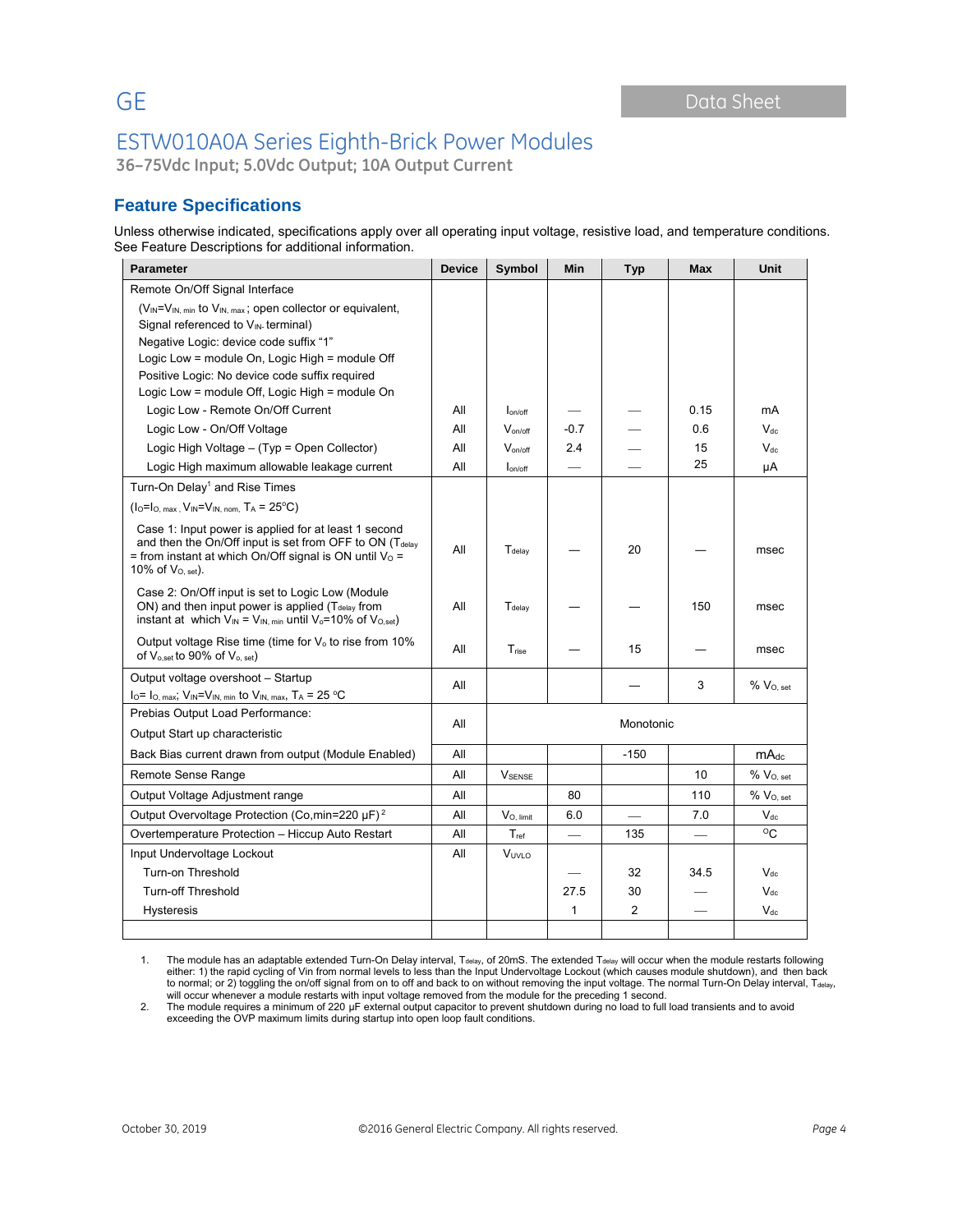GE Data Sheet

## ESTW010A0A Series Eighth-Brick Power Modules

**36–75Vdc Input; 5.0Vdc Output; 10A Output Current**

#### **Characteristic Curves**

The following figures provide typical characteristics for the module at 25°C. The figures are identical for either positive or negative remote On/Off logic.



**Figure 1. Converter Efficiency versus Output Current. Figure 4. Transient Response to 0.1A/µS Dynamic** 



**Figure 2. Typical output ripple and noise (Vin=48V, Io =** 



**Figure 3. Transient Response to 0.1A/µS Dynamic Load Change from 25% to 50% to 25% of full load, Vin=48V.** 



**Load Change from 50% to 75% to 50% of full load, Vin=48V.** 



**Figure 5. Typical Start-up Using Remote On/Off, negative logic version shown (VIN = 48V, Io = Io,max).** 



Figure 6. Typical Start-up Using Input Voltage (V<sub>IN</sub> = **48V, Io = Io,max).**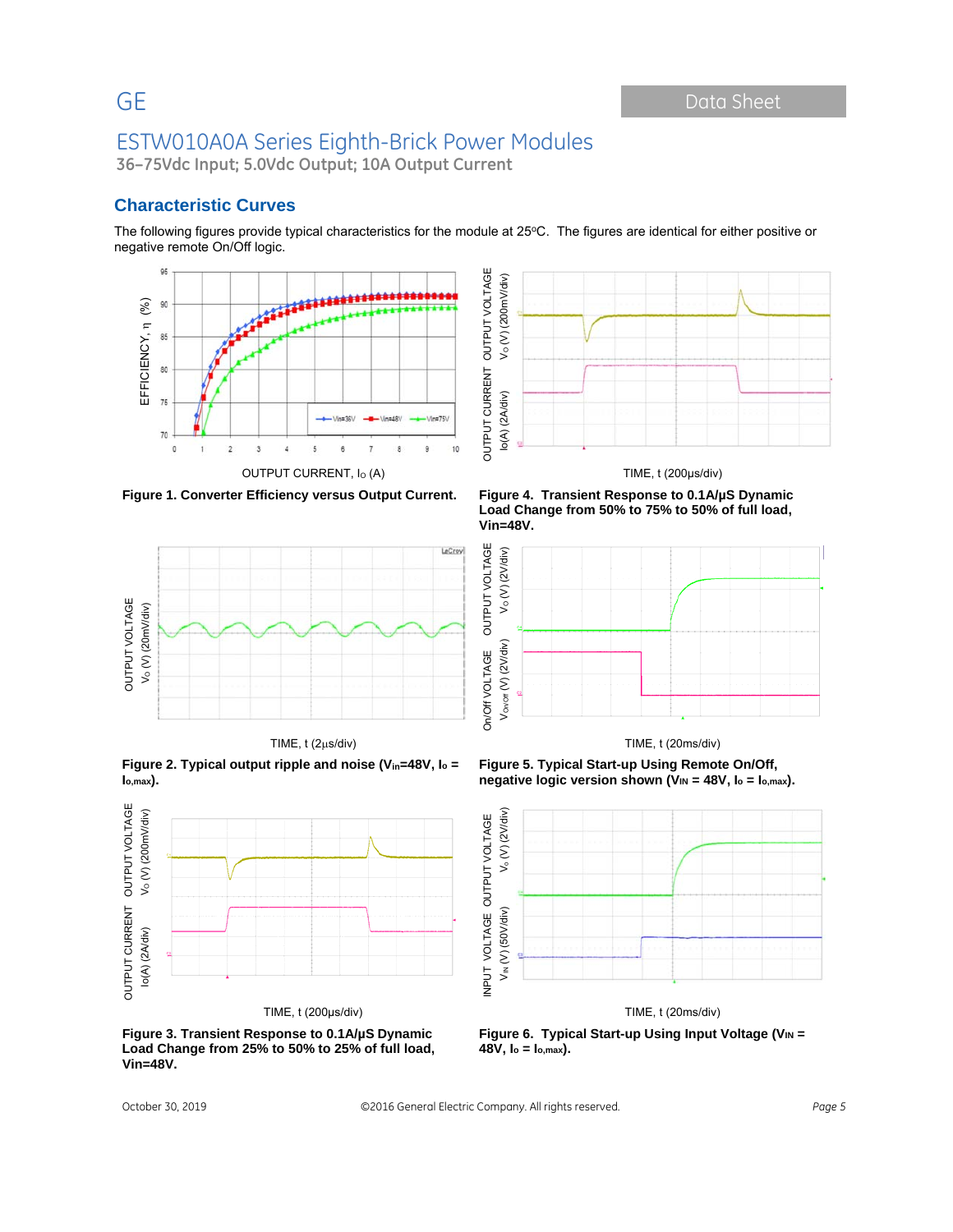**36–75Vdc Input; 5.0Vdc Output; 10A Output Current**

#### **Test Configurations**



NOTE: Measure input reflected ripple current with a simulated source inductance  $(L_{\text{TEST}})$  of 12μH. Capacitor C<sub>S</sub> offsets possible battery impedance. Measure current as shown above.

#### **Figure 7. Input Reflected Ripple Current Test Setup.**



terminals, as shown above. If sockets are used then Kelvin connections are required at the module terminals to avoid measurement errors due to socket contact resistance.

#### **Figure 8. Output Ripple and Noise Test Setup.**





#### **Figure 9. Output Voltage and Efficiency Test Setup.**

Efficiency 
$$
\eta = \frac{V_0 I_0}{V_{IN} I_{IN}} \times 100 %
$$

#### **Design Considerations**

#### **Input Filtering**

The power module should be connected to a low ac-impedance source. Highly inductive source impedance can affect the stability of the power module. For the test configuration in Figure 7 a 33-100μF electrolytic capacitor (ESR<0.7 $\Omega$  at 100kHz), mounted close to the power module helps ensure the stability of the unit. Consult the factory for further application guidelines.

#### **Safety Considerations**

For safety-agency approval of the system in which the power module is used, the power module must be installed in compliance with the spacing and separation requirements of the end-use safety agency standard, i.e. UL60950-1, CSA C22.2 No.60950-1, and VDE0805- 1(IEC60950-1).

If the input source is non-SELV (ELV or a hazardous voltage greater than 60  $V_{dc}$  and less than or equal to  $75V_{dc}$ ), for the module's output to be considered as meeting the requirements for safety extra-low voltage (SELV), all of the following must be true:

- The input source is to be provided with reinforced insulation from any other hazardous voltages, including the ac mains.
- One  $V_{IN}$  pin and one  $V_{OUT}$  pin are to be grounded, or both the input and output pins are to be kept floating.
- The input pins of the module are not operator accessible.
- Another SELV reliability test is conducted on the whole system (combination of supply source and subject module), as required by the safety agencies, to verify that under a single fault, hazardous voltages do not appear at the module's output.
- **Note:** Do not ground either of the input pins of the module without grounding one of the output pins. This may allow a non-SELV voltage to appear between the output pins and ground.

The power module has safety extra-low voltage (SELV) outputs when all inputs are SELV.

For input voltages exceeding 60  $V_{dc}$  but less than or equal to 75  $V<sub>dc</sub>$ , these converters have been evaluated to the applicable requirements of BASIC INSULATION between secondary DC MAINS DISTRIBUTION input (classified as TNV-2 in Europe) and unearthed SELV outputs.

The input to these units is to be provided with a maximum 5 A fast-acting fuse in the ungrounded lead.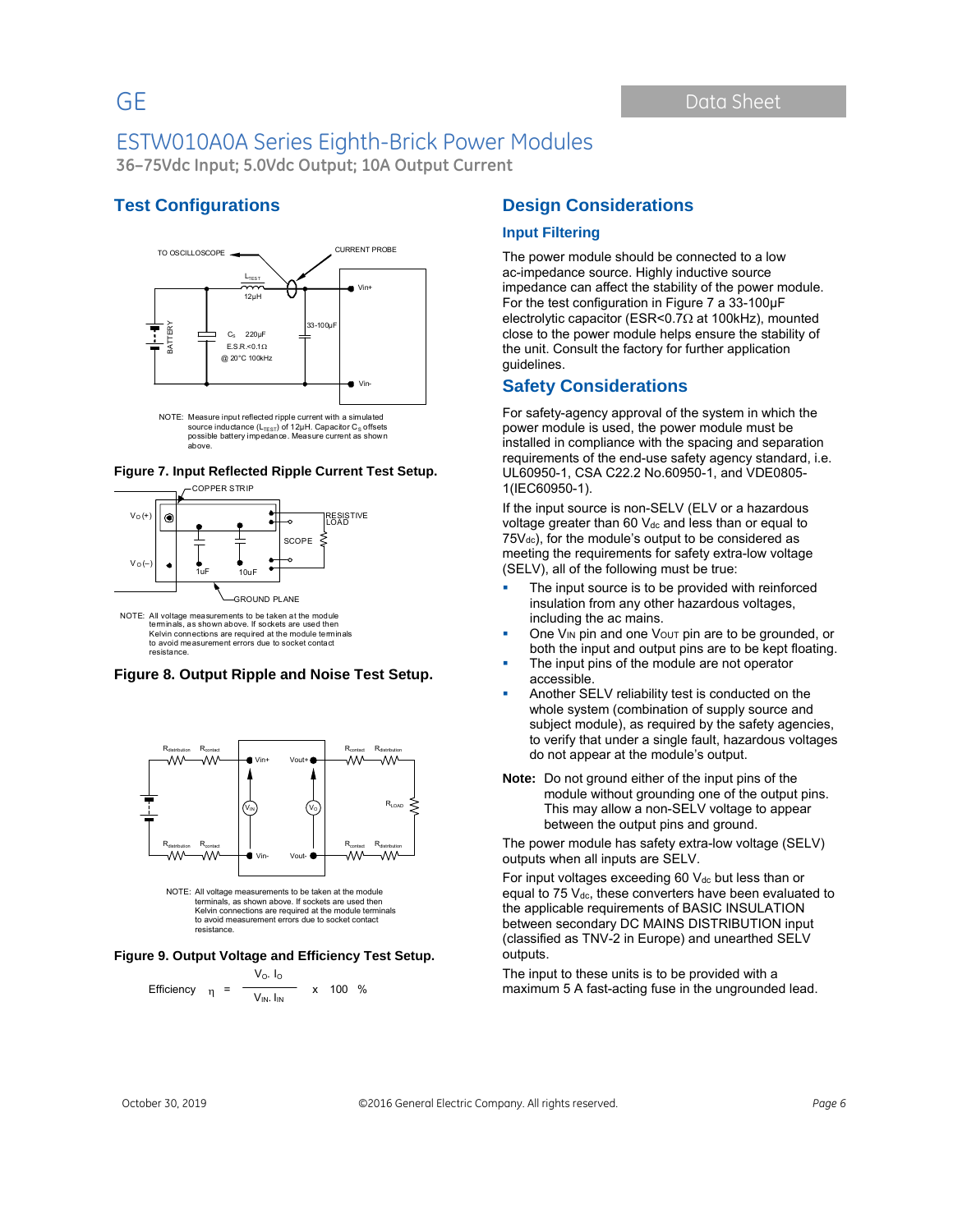GE Data Sheet

## ESTW010A0A Series Eighth-Brick Power Modules

**36–75Vdc Input; 5.0Vdc Output; 10A Output Current**

#### **Feature Description**

#### **Remote On/Off**

Two remote on/off options are available. Positive logic turns the module on during a logic high voltage on the ON/OFF pin, and off during a logic low. Negative logic remote On/Off, device code suffix "1", turns the module off during a logic high and on during a logic low.



#### **Figure 10. Remote On/Off Implementation.**

To turn the power module on and off, the user must supply a switch (open collector or equivalent) to control the voltage  $(V_{on/off})$  between the ON/OFF terminal and the V<sub>IN</sub>(-) terminal (see Figure 10). Logic low is

 $0V \le V_{on/off} \le 0.6V$ . The maximum  $I_{on/off}$  during a logic low is 0.15mA; the switch should maintain a logic low level whilst sinking this current.

During a logic high, the typical maximum V<sub>on/off</sub> generated by the module is 15V, and the maximum allowable leakage current at  $V_{on/off} = 2.4V$  is 25 $\mu$ A.

If not using the remote on/off feature:

For positive logic, leave the ON/OFF pin open. For negative logic, short the ON/OFF pin to V<sub>IN</sub>(-).

#### **Remote Sense**

Remote sense minimizes the effects of distribution losses by regulating the voltage at the remote-sense connections (See Figure 11). The voltage between the remote-sense pins and the output terminals must not exceed the output voltage sense range given in the Feature Specifications table:

 $[V_0(+) - V_0(-)] - [SENSE(+) - SENSE(-)] \leq 0.5 V$ 

Although the output voltage can be increased by both the remote sense and by the trim, the maximum increase for the output voltage is not the sum of both. The maximum increase is the larger of either the remote sense or the trim.

The amount of power delivered by the module is defined as the voltage at the output terminals multiplied by the output current. When using remote sense and trim, the output voltage of the module can be increased, which at the same output current would increase the power output of the module. Care should be taken to ensure that the

maximum output power of the module remains at or below the maximum rated power (Maximum rated power = Vo,set x Io,max).



#### **Figure 11. Circuit Configuration for remote sense .**

#### **Input Undervoltage Lockout**

At input voltages below the input undervoltage lockout limit, the module operation is disabled. The module will only begin to operate once the input voltage is raised above the undervoltage lockout turn-on threshold, Vuvion.

Once operating, the module will continue to operate until the input voltage is taken below the undervoltage turn-off threshold, VUV/OFF.

#### **Overtemperature Protection**

To provide protection under certain fault temperature conditions, the unit is equipped with a thermal shutdown circuit. The unit will shutdown if any of the thermal reference points identified in Figures 13 & 14, exceed the stated trip points (typical). However, the thermal shutdown is not intended as a guarantee that the unit will survive temperatures beyond its rating. The module can be restarted by cycling the dc input power for at least one second or by toggling the remote on/off signal for at least one second. If the auto-restart option (4) is ordered, the module will automatically restart upon cool-down to a safe temperature.

#### **Output Overvoltage Protection**

The output over voltage protection scheme of the modules has an independent over voltage loop to prevent single point of failure. This protection feature latches in the event of over voltage across the output. Cycling the on/off pin or input voltage resets the latching protection feature. If the auto-restart option (4) is ordered, the module will automatically restart upon an internally programmed time elapsing.

#### **Overcurrent Protection**

To provide protection in a fault (output overload) condition, the unit is equipped with internal current-limiting circuitry and can endure current limiting continuously. At the point of current-limit inception, the unit enters hiccup mode. If the unit is not configured with auto–restart, then it will latch off following the over current condition. The module can be restarted by cycling the dc input power for at least one second or by toggling the remote on/off signal for at least one second.

October 30, 2019 ©2016 General Electric Company. All rights reserved. *Page 7*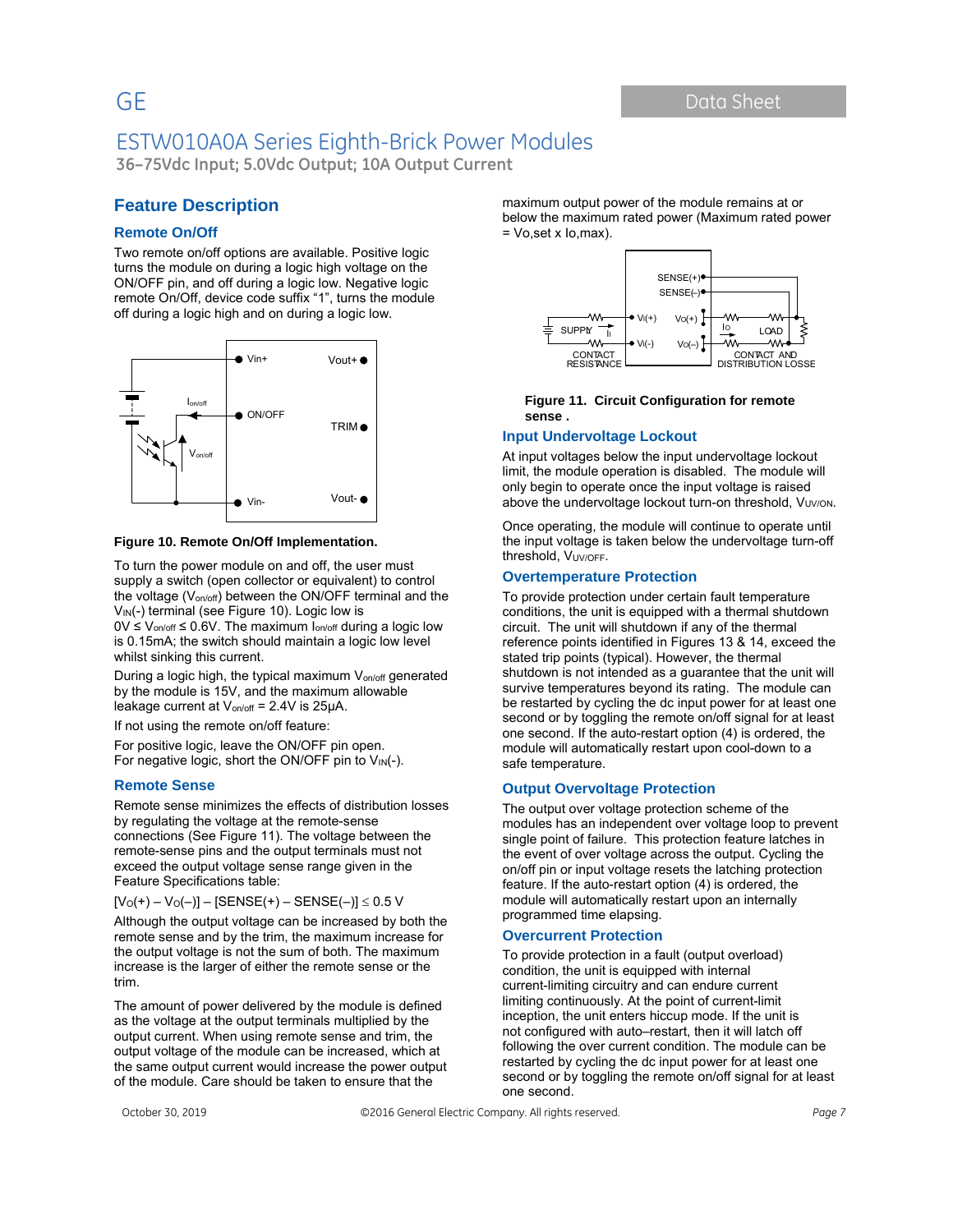**36–75Vdc Input; 5.0Vdc Output; 10A Output Current**

#### **Feature Description** (continued)

If the unit is configured with the auto-restart option (4), it will remain in the hiccup mode as long as the overcurrent condition exists; it operates normally, once the output current is brought back into its specified range. The average output current during hiccup is 10% Io, max.

#### **Output Voltage Programming**

Trimming allows the output voltage set point to be increased or decreased, this is accomplished by connecting an external resistor between the TRIM pin and either the  $V_O(+)$  pin or the  $V_O(-)$  pin.



#### **Figure 12. Circuit Configuration to Trim Output Voltage.**

Connecting an external resistor (Rtrim-down) between the TRIM pin and the  $V_0$ (-) (or Sense(-)) pin decreases the output voltage set point. To maintain set point accuracy, the trim resistor tolerance should be ±1.0%.

The following equation determines the required external resistor value to obtain a percentage output voltage change of ∆%

$$
R_{trim - down} = \left[\frac{511}{\Delta\%} - 10.22\right] K\Omega
$$

$$
\Delta\% = \left(\frac{V_{o,set} - V_{desired}}{\Delta\%}\right) \times 100
$$

J

Where  $\Delta\% = \left| \frac{V_{o,set} - V_{desired}}{V_{o,set}} \right| \times 100$ 

 $\overline{\phantom{a}}$ ∖

For example, to trim-down the output voltage of the module by 8% to 11.04V, Rtrim-down is calculated as follows:

 $\frac{1}{\sqrt{1+\frac{1}{n}}}\left\vert x\right\vert \times$ 

*o set o set desired V*

$$
\Delta\% = 8
$$
  

$$
R_{trim-down} = \left[\frac{511}{8} - 10.22\right] K\Omega
$$
  

$$
R_{trim-down} = 53.655 K\Omega
$$

Connecting an external resistor (Rtrim-up) between the TRIM pin and the  $V_0(+)$  (or Sense  $(+)$ ) pin increases the output voltage set point. The following equation determines the required external resistor value to obtain a percentage output voltage change of ∆%:

$$
R_{trim-up} = \left[\frac{5.11 \times V_{o,set} \times (100 + \Delta\%)}{1.225 \times \Delta\%} - \frac{511}{\Delta\%} - 10.22\right] K\Omega
$$
  
Where 
$$
\Delta\% = \left(\frac{V_{desired} - V_{o,set}}{V_{o,set}}\right) \times 100
$$

For example, to trim-up the output voltage of the module by 5% to 12.6V, Rtrim-up is calculated is as follows:

$$
\Delta\% = 5
$$
  

$$
R_{\text{trim-up}} = \left[\frac{5.11 \times 12.0 \times (100 + 5)}{1.225 \times 5} - \frac{511}{5} - 10.22\right] K\Omega
$$
  

$$
R_{\text{trim-up}} = 938.8 K\Omega
$$

The voltage between the  $V_0(+)$  and  $V_0(-)$  terminals must not exceed the minimum output overvoltage protection value shown in the Feature Specifications table. This limit includes any increase in voltage due to remote-sense compensation and output voltage set-point adjustment trim.

Although the output voltage can be increased by both the remote sense and by the trim, the maximum increase for the output voltage is not the sum of both. The maximum increase is the larger of either the remote sense or the trim. The amount of power delivered by the module is defined as the voltage at the output terminals multiplied by the output current. When using remote sense and trim, the output voltage of the module can be increased, which at the same output current would increase the power output of the module. Care should be taken to ensure that the maximum output power of the module remains at or below the maximum rated power (Maximum rated power =  $V_{O,set}$  x  $I_{O,max}$ ).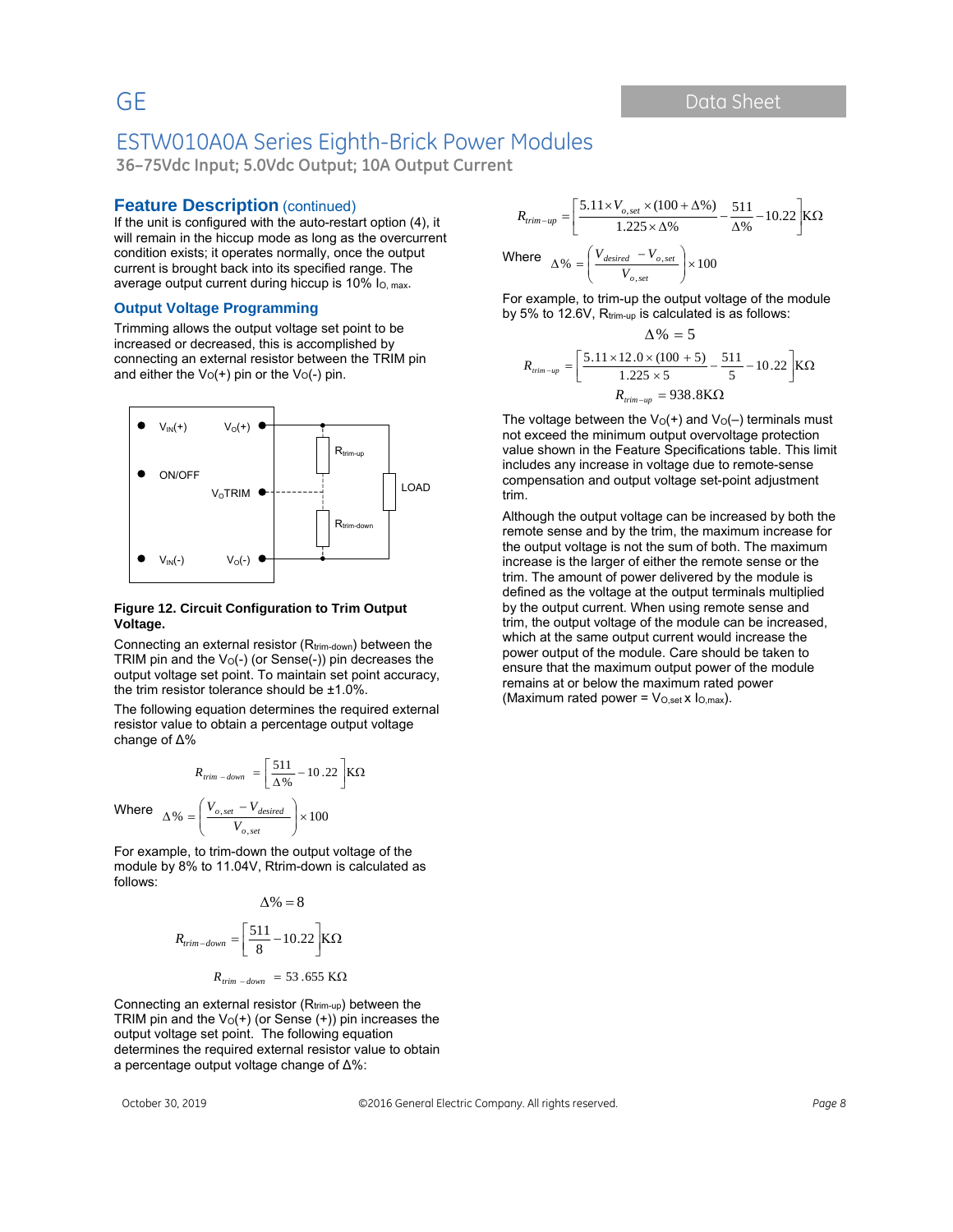**36–75Vdc Input; 5.0Vdc Output; 10A Output Current**

#### **Thermal Considerations**

The power modules operate in a variety of thermal environments; however, sufficient cooling should be provided to help ensure reliable operation.

Considerations include ambient temperature, airflow, module power dissipation, and the need for increased reliability. A reduction in the operating temperature of the module will result in an increase in reliability. The thermal data presented here is based on physical measurements taken in a wind tunnel.

The thermal reference points, Tref1 and Tref2, used in the specifications for open frame modules are shown in Figure 13. For reliable operation these temperatures should not exceed 110°C and 125 °C respectively.



AIRFLOW

#### **Figure 13. Tref 1 & Tref2 Temperature Measurement Locations for Open Frame Module.**

The thermal reference point, Tref, used in the specifications for modules with heatplate is shown in Figure 14. For reliable operation this temperature should not exceed 110°C.



#### **Figure 14. Tref Temperature Measurement Location for Module with Heatplate.**

In addition, the output power of the module should not exceed the rated power for the module as listed in the Ordering Information table, or the derated power for the actual operating conditions as indicated in Figs. 15-18.

#### **Heat Transfer via Convection**

Increased airflow over the module enhances the heat transfer via convection. Derating curves showing the maximum output current that can be delivered by each module versus local ambient temperature (TA) for natural convection and up to 1m/s (200 ft./min) forced airflow are shown in Figure 15.

Please refer to the Application Note "Thermal Characterization Process For Open-Frame Board-Mounted Power Modules" for a detailed discussion of thermal aspects including maximum device temperatures.



AMBIENT TEMEPERATURE, TA (°C)

**Figure 15. Output Current Derating for the Open Frame Module; Airflow in the Transverse Direction from Vout(+) to Vout(-); Vin =48V.** 



AMBIENT TEMEPERATURE, TA (°C)

**Figure 16. Output Current Derating for the Module with Heatplate; Airflow in the Transverse Direction from Vout(+) to Vout(-); Vin =48V.** 



AMBIENT TEMEPERATURE, TA (°C)

**Figure 17. Output Current Derating for the Open Frame Module with Heatplate and 0.25" Heatsink; Airflow in the Transverse Direction from Vout(+) to Vout(-); Vin =48V.**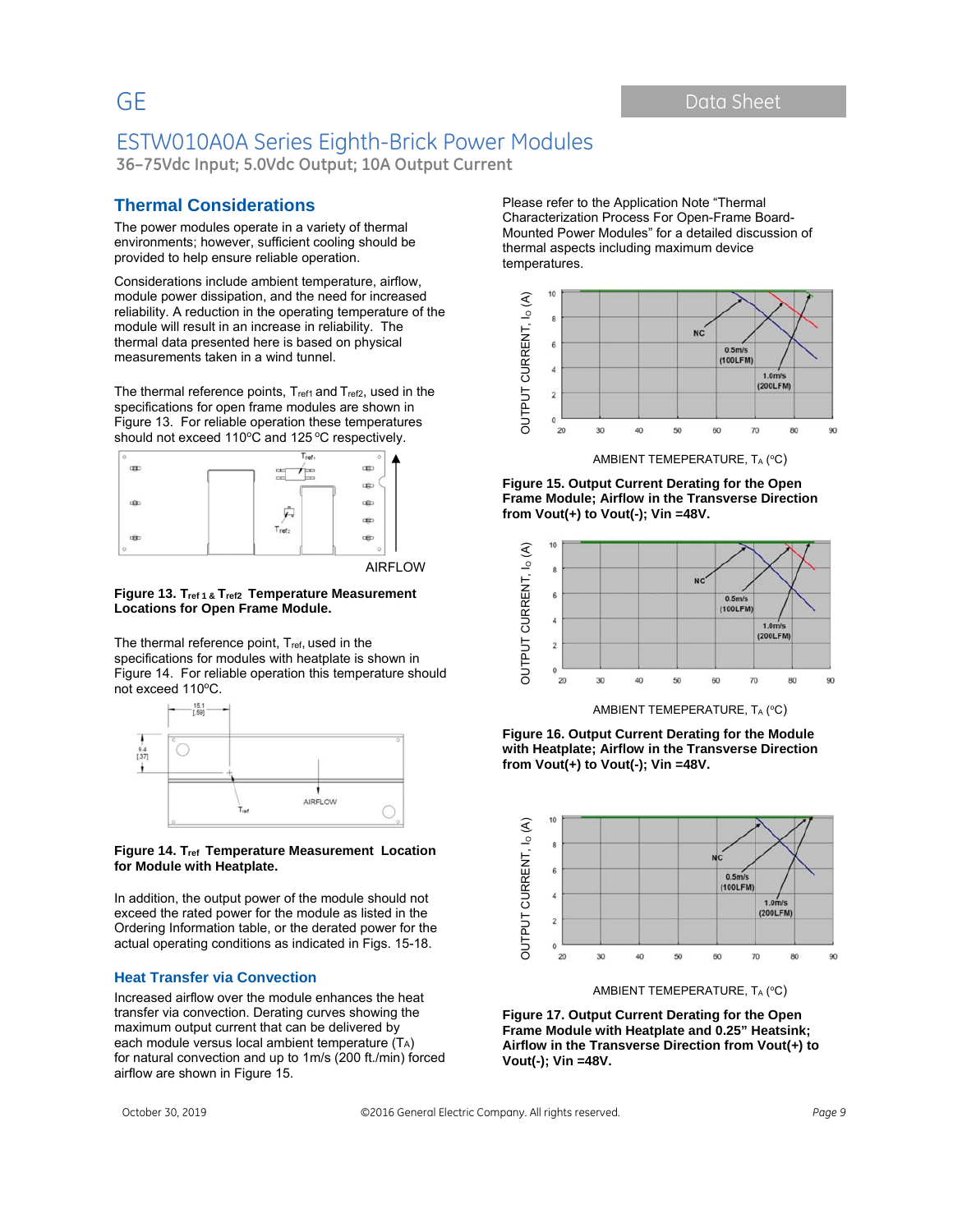**36–75Vdc Input; 5.0Vdc Output; 10A Output Current**



#### **Thermal Considerations** (continued)

AMBIENT TEMEPERATURE, TA (°C)

**Figure 18. Output Current Derating for the Module with Heatplate with Heatplate and 0.50" Heatsink; Airflow in the Transverse Direction from Vout(+) to Vout(-); Vin =48V.** 

#### **Heat Transfer via Conduction**

The module can also be used in a sealed environment with cooling via conduction from the module's top surface through a gap pad material to a cold wall, as shown in Figure 19. This capability is achieved by insuring the top side component skyline profile achieves no more than 1mm height difference between the tallest and the shortest power train part that benefits from contact with the gap pad material. The output current derating versus cold wall temperature, when using a gap pad such as Bergquist GP2500S20, is shown in Figure 20.



**Figure 19. Cold Wall Mounting** 



COLDPLATE TEMEPERATURE, Tc (°C)

**Figure 20. Derated Output Current versus Cold Wall Temperature with local ambient temperature around module at 85C; Vin=48V.**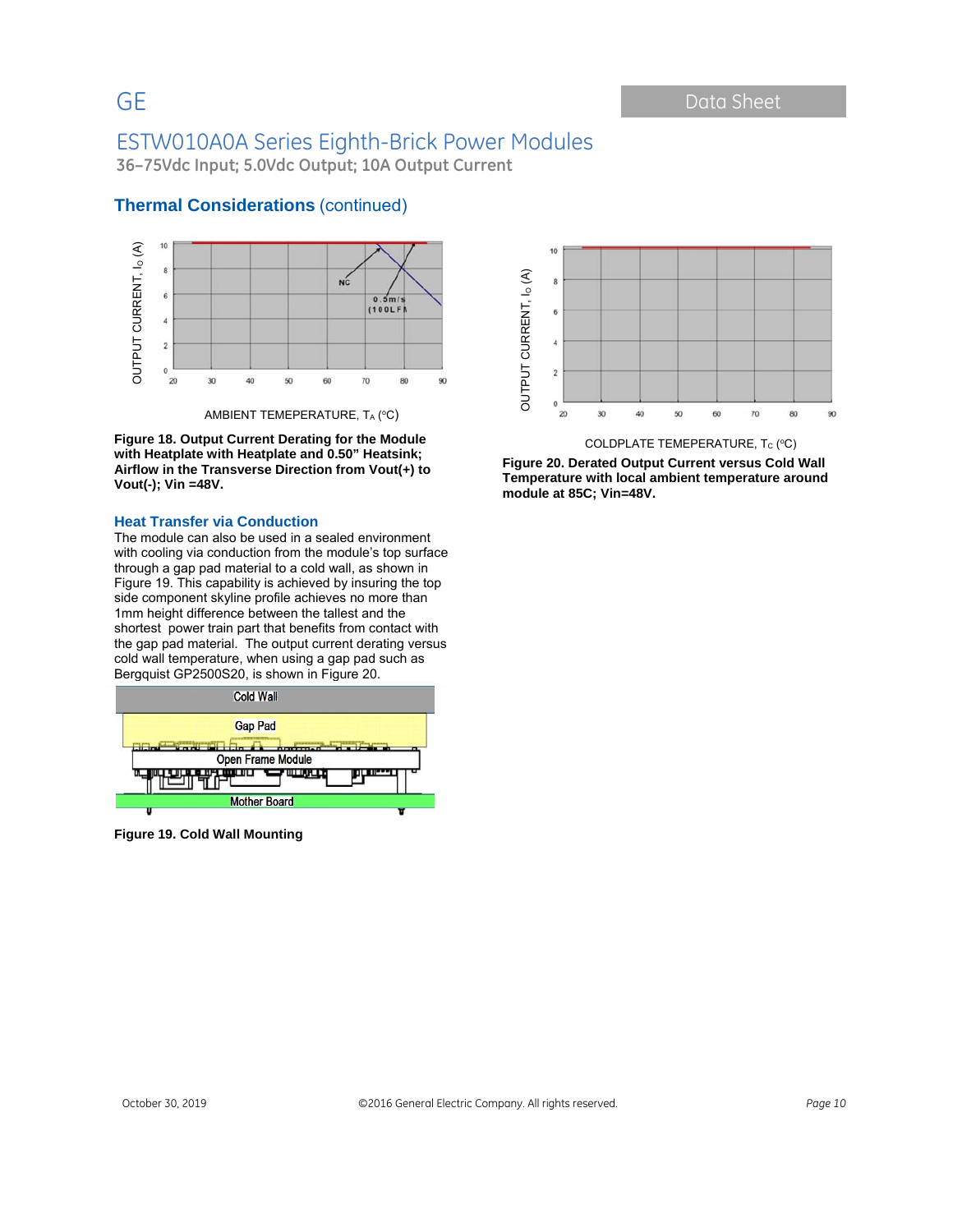GE Data Sheet

## ESTW010A0A Series Eighth-Brick Power Modules

**36–75Vdc Input; 5.0Vdc Output; 10A Output Current**

#### **Pick and Place**

The modules use an open frame construction and are designed for a fully automated assembly process. The modules are fitted with a label designed to provide a large surface area for pick and place operations. The label meets all the requirements for surface mount processing, as well as safety standards, and is able to withstand reflow temperatures of up to  $300^{\circ}$ C. The label also carries product information such as product code, serial number and the location of manufacture.



**Figure 21. Pick and Place Location.** 

#### **Nozzle Recommendations**

The module weight has been kept to a minimum by using open frame construction. Even so, these modules have a relatively large mass when compared to conventional SMT components. Variables such as nozzle size, tip style, vacuum pressure and placement speed should be considered to optimize this process. The minimum recommended nozzle diameter for reliable operation is 6mm. The maximum nozzle outer diameter, which will safely fit within the allowable component spacing, is 9 mm.

Oblong or oval nozzles up to 11 x 9 mm may also be used within the space available.

#### **Tin Lead Soldering**

The power modules are lead free modules and can be soldered either in a lead-free solder process or in a conventional Tin/Lead (Sn/Pb) process. It is recommended that the customer review data sheets in order to customize the solder reflow profile for each application board assembly. The following instructions must be observed when soldering these units. Failure to observe these instructions may result in the failure of or cause damage to the modules, and can adversely affect long-term reliability.

In a conventional Tin/Lead (Sn/Pb) solder process peak reflow temperatures are limited to less than 235°C. Typically, the eutectic solder melts at 183°C, wets the land, and subsequently wicks the device connection. Sufficient time must be allowed to fuse the plating on the connection to ensure a reliable solder joint. There are several types of SMT reflow technologies currently used

in the industry. These power modules can be reliably soldered using natural forced convection, IR (radiant infrared), or a combination of convection/IR. For reliable soldering the solder reflow profile should be established by accurately measuring the modules CP connector temperatures.







**Tin/Lead (Sn/Pb) process** 

#### **Lead Free Soldering**

The –Z version of the modules are lead-free (Pb-free) and RoHS compliant and are both forward and backward compatible in a Pb-free and a SnPb soldering process. Failure to observe the instructions below may result in the failure of or cause damage to the modules and can adversely affect long-term reliability.

#### **Pb-free Reflow Profile**

Power Systems will comply with J-STD-020 Rev. C (Moisture/Reflow Sensitivity Classification for Nonhermetic Solid State Surface Mount Devices) for both Pb-free solder profiles and MSL classification procedures. This standard provides a recommended forced-air-convection reflow profile based on the volume

October 30, 2019 ©2016 General Electric Company. All rights reserved. *Page 11*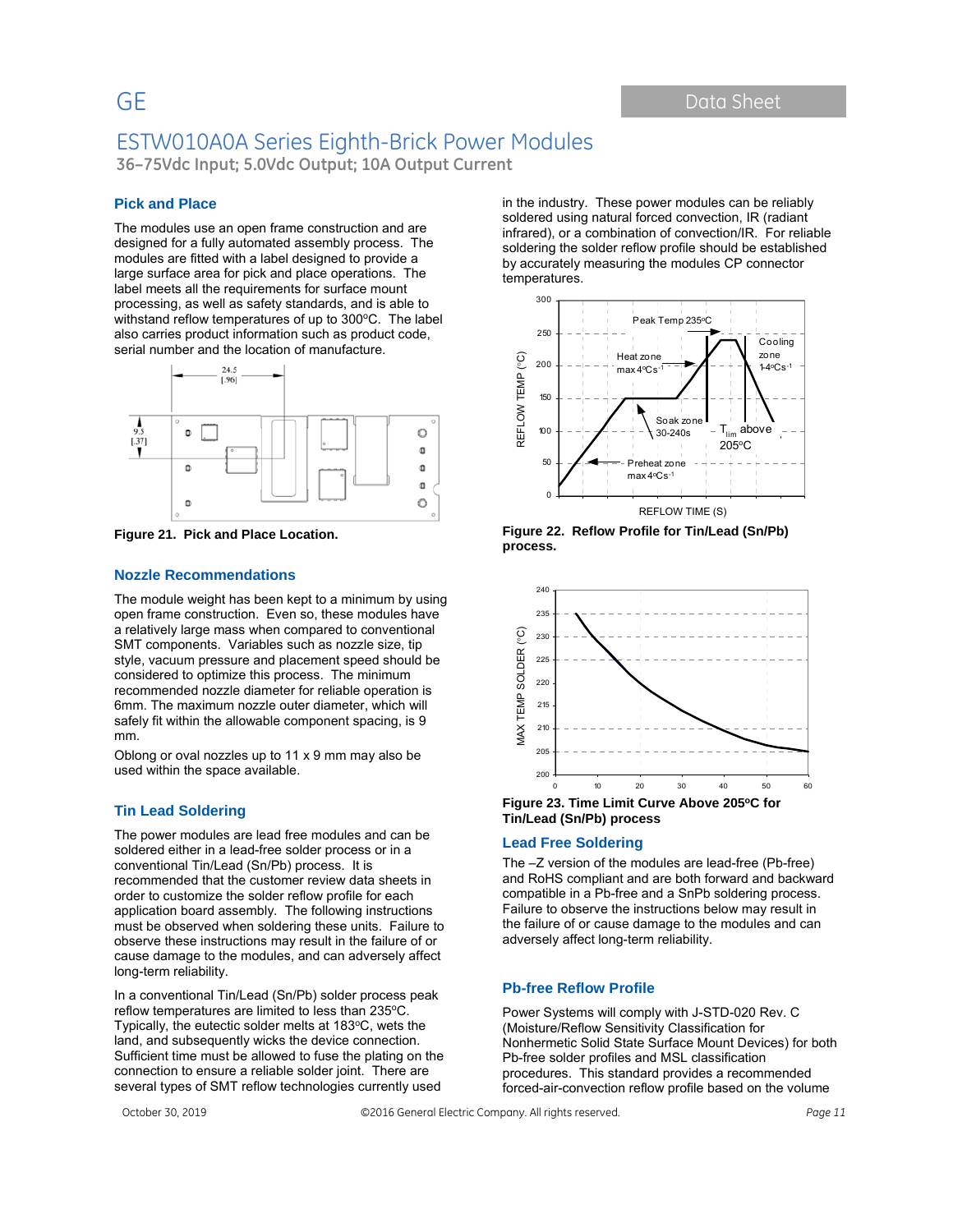**36–75Vdc Input; 5.0Vdc Output; 10A Output Current**

and thickness of the package (table 4-2). The suggested Pb-free solder paste is Sn/Ag/Cu (SAC). The recommended linear reflow profile using Sn/Ag/Cu solder is shown in Figure 24.





#### **Post Solder Cleaning and Drying Considerations**

Post solder cleaning is usually the final circuit board assembly process prior to electrical board testing. The result of inadequate cleaning and drying can affect both the reliability of a power module and the testability of the finished circuit board assembly. For guidance on appropriate soldering, cleaning and drying procedures, refer to Lineage Power *Board Mounted Power Modules: Soldering and Cleaning* Application Note (AN04-001).

#### **Through-Hole Lead-Free Soldering Information**

The RoHS-compliant through-hole products use the SAC (Sn/Ag/Cu) Pb-free solder and RoHS-compliant components. They are designed to be processed through single or dual wave soldering machines. The pins have a RoHS-compliant finish that is compatible with both Pb and Pb-free wave soldering processes. A maximum preheat rate of  $3^{\circ}$ C/s is suggested. The wave preheat process should be such that the temperature of the power module board is kept below  $210^{\circ}$ C. For Pb solder, the recommended pot temperature is  $260^{\circ}$ C, while the Pb-free solder pot is 270°C max. Not all RoHScompliant through-hole products can be processed with paste-through-hole Pb or Pb-free reflow process. If additional information is needed, please consult with your GE representative for more details.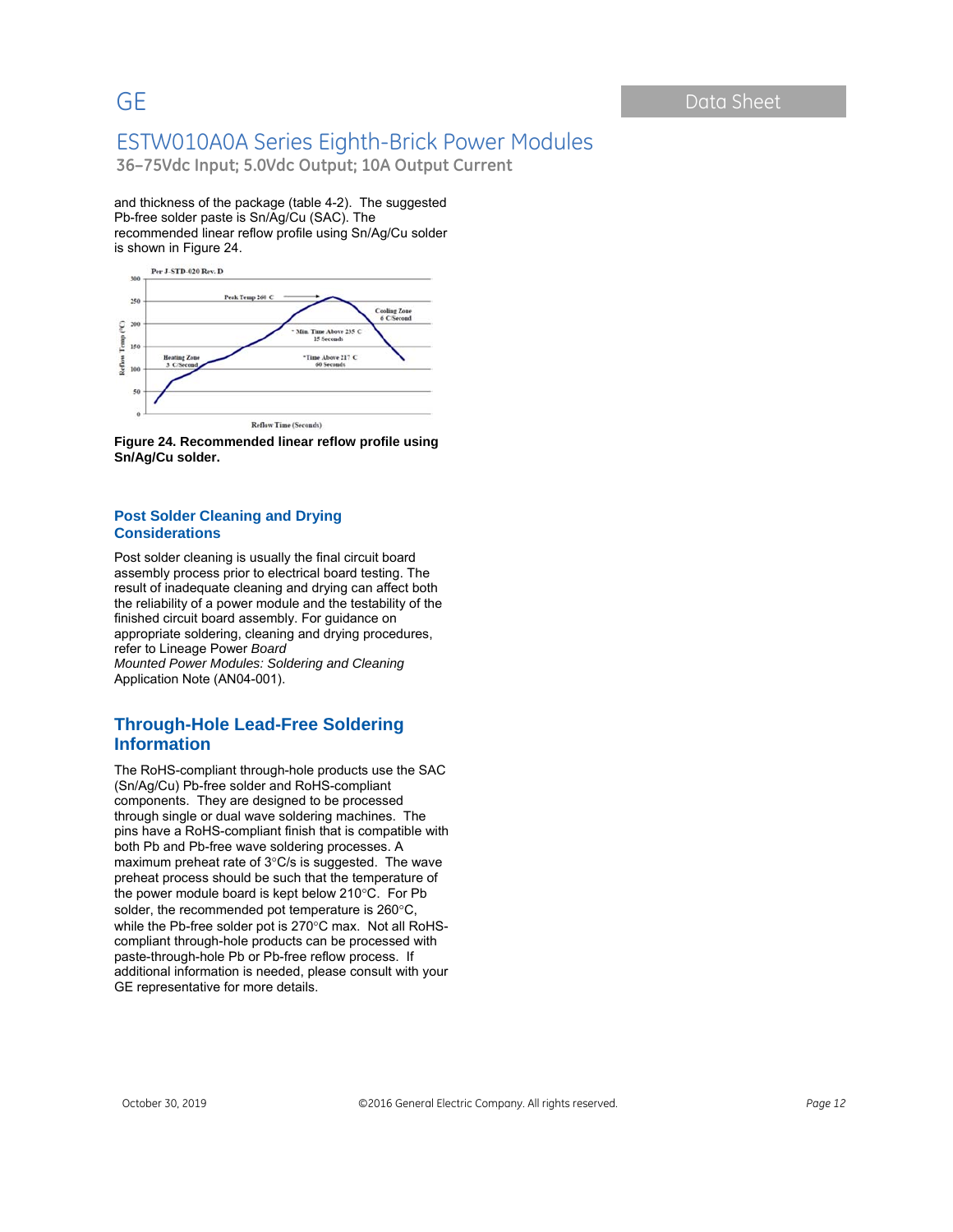**36–75Vdc Input; 5.0Vdc Output; 10A Output Current**

### **EMC Considerations**

The circuit and plots in Figure 25 show a suggested configuration to meet the conducted emission limits of EN55022 Class B.

Note: Customer is ultimately responsible for the proper layout, component selection, rating and verification of the suggeted parts based on end application.



#### **Figure 25. EMC Considerations**

For further information on designing for EMC compliance, please refer to the FLT007A0 data sheet (DS05-028).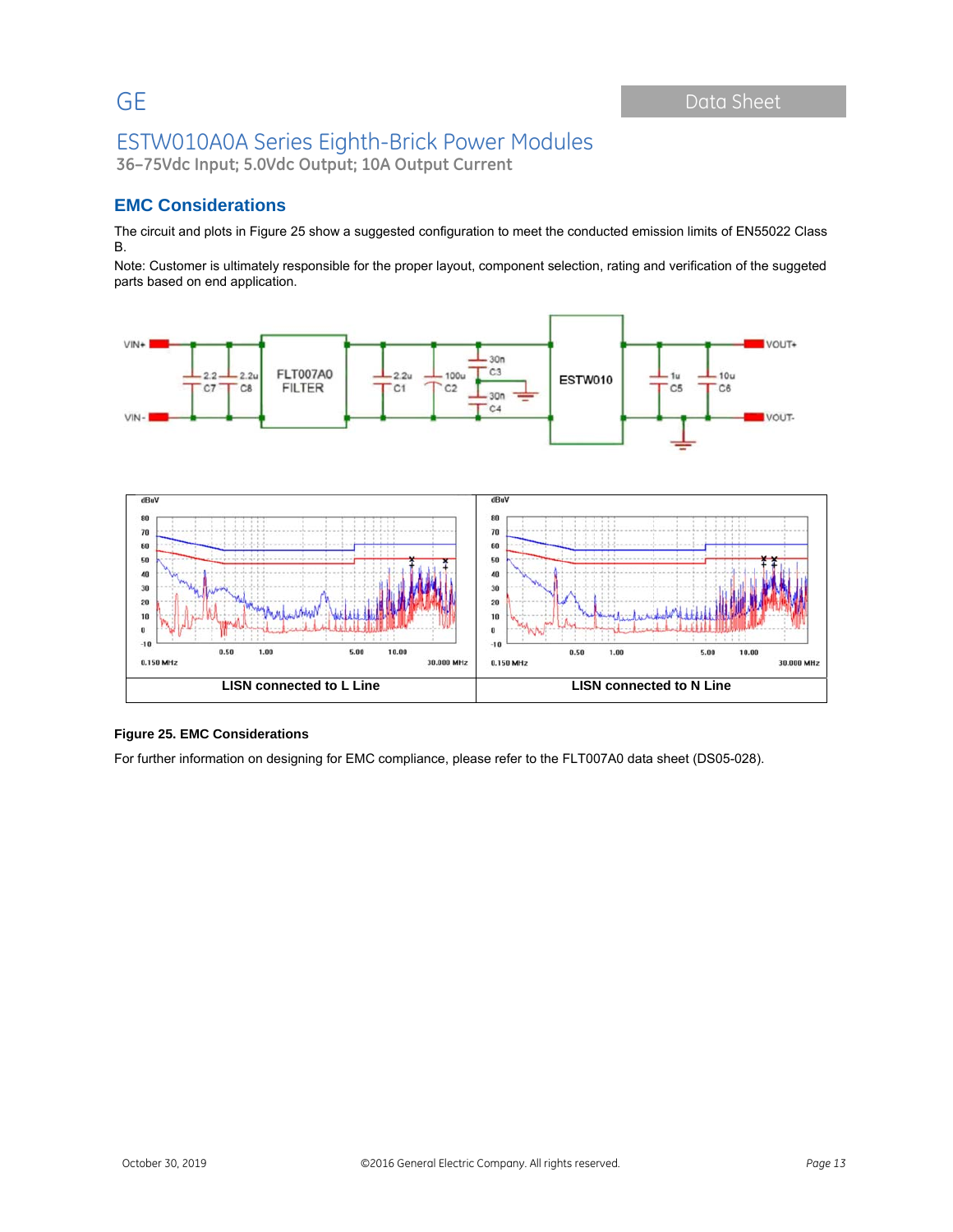**36–75Vdc Input; 5.0Vdc Output; 10A Output Current**

#### **Mechanical Outline for Through-Hole Module**

Dimensions are in millimeters and [inches].

Tolerances: x.x mm  $\pm$  0.5 mm [x.xx in.  $\pm$  0.02 in.] (Unless otherwise indicated)

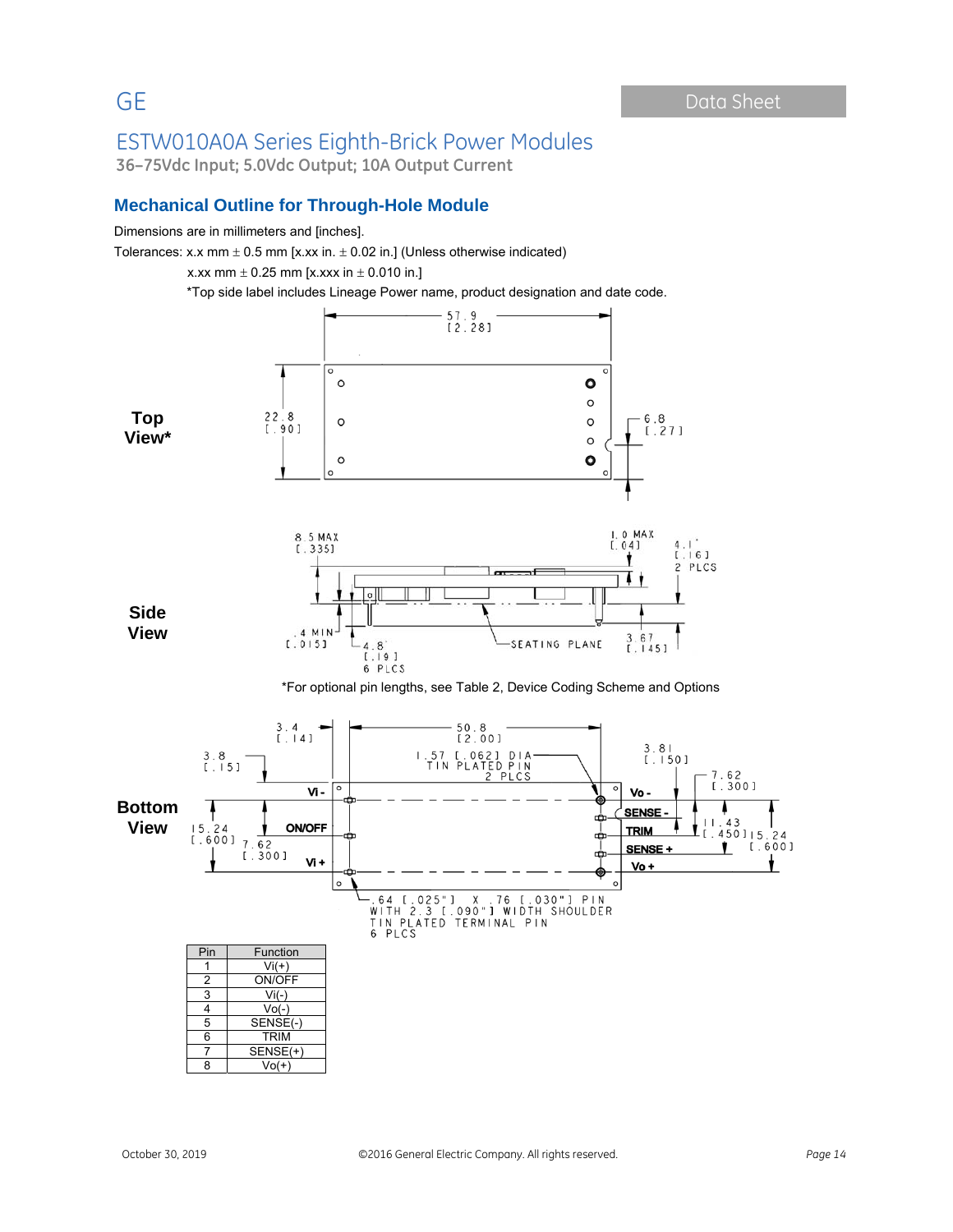### ESTW010A0A Series Eighth-Brick Power Modules **36–75Vdc Input; 5.0Vdc Output; 10A Output Current**

#### **Mechanical Outline for Through-Hole Module with Heat Plate (-H Option)**

#### Dimensions are in millimeters and [inches].

Tolerances: x.x mm  $\pm$  0.5 mm [x.xx in.  $\pm$  0.02 in.] (Unless otherwise indicated)



8 Vo(+)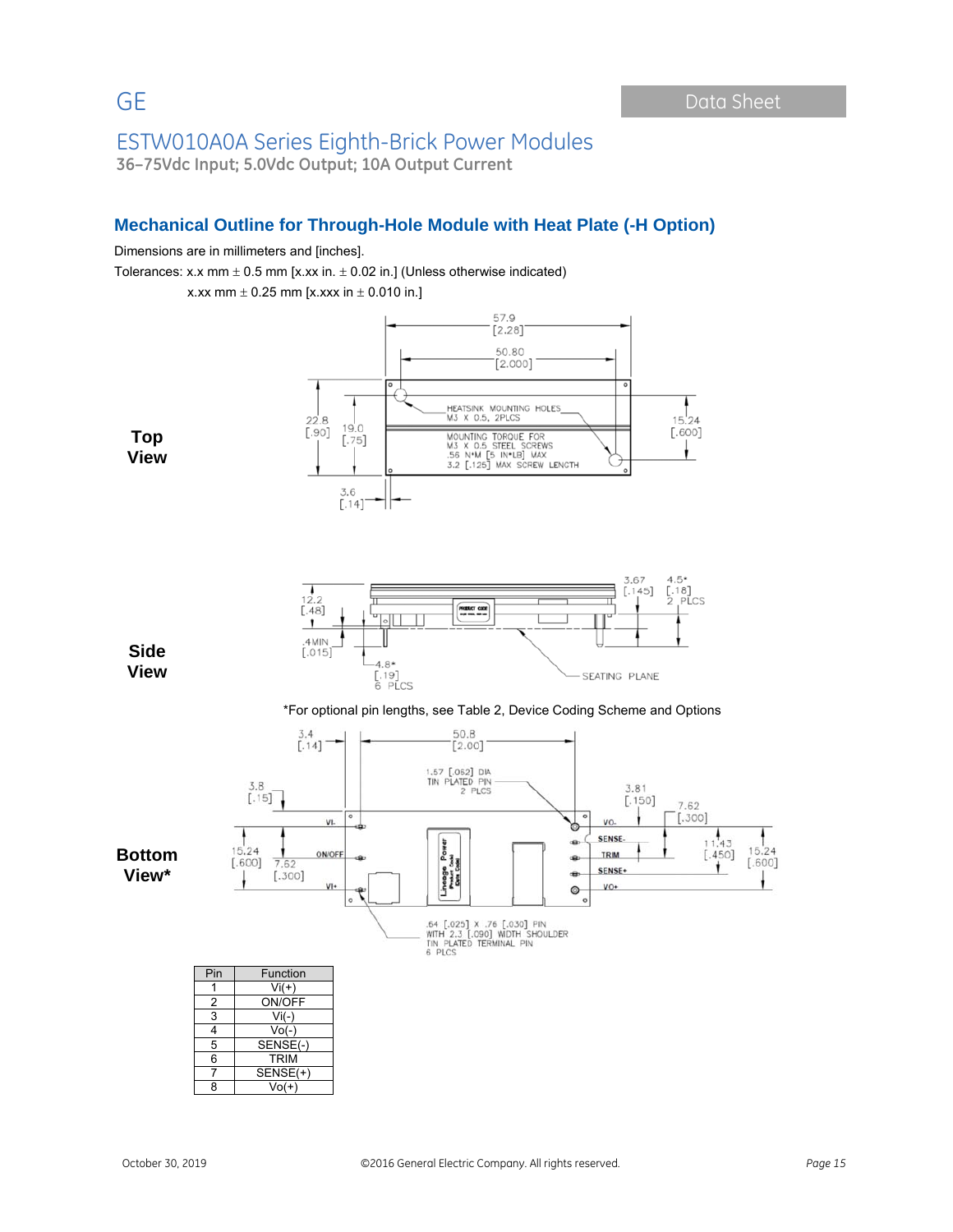**36–75Vdc Input; 5.0Vdc Output; 10A Output Current**

### **Recommended Pad Layout**

#### Dimensions are in millimeters and [inches].

Tolerances: x.x mm  $\pm$  0.5 mm [x.xx in.  $\pm$  0.02 in.] (Unless otherwise indicated)

x.xx mm  $\pm$  0.25 mm [x.xxx in  $\pm$  0.010 in.]



NOTES: FOR 0.030" X 0.025" RECTANGULAR PIN, USE 0.050" PLATED THROUGH HOLE DIAMETER FOR 0.62 DIA" PIN, USE 0.076" PLATED THROUGH HOLE DIAMETER

#### **TH Recommended Pad Layout (Component Side View)**